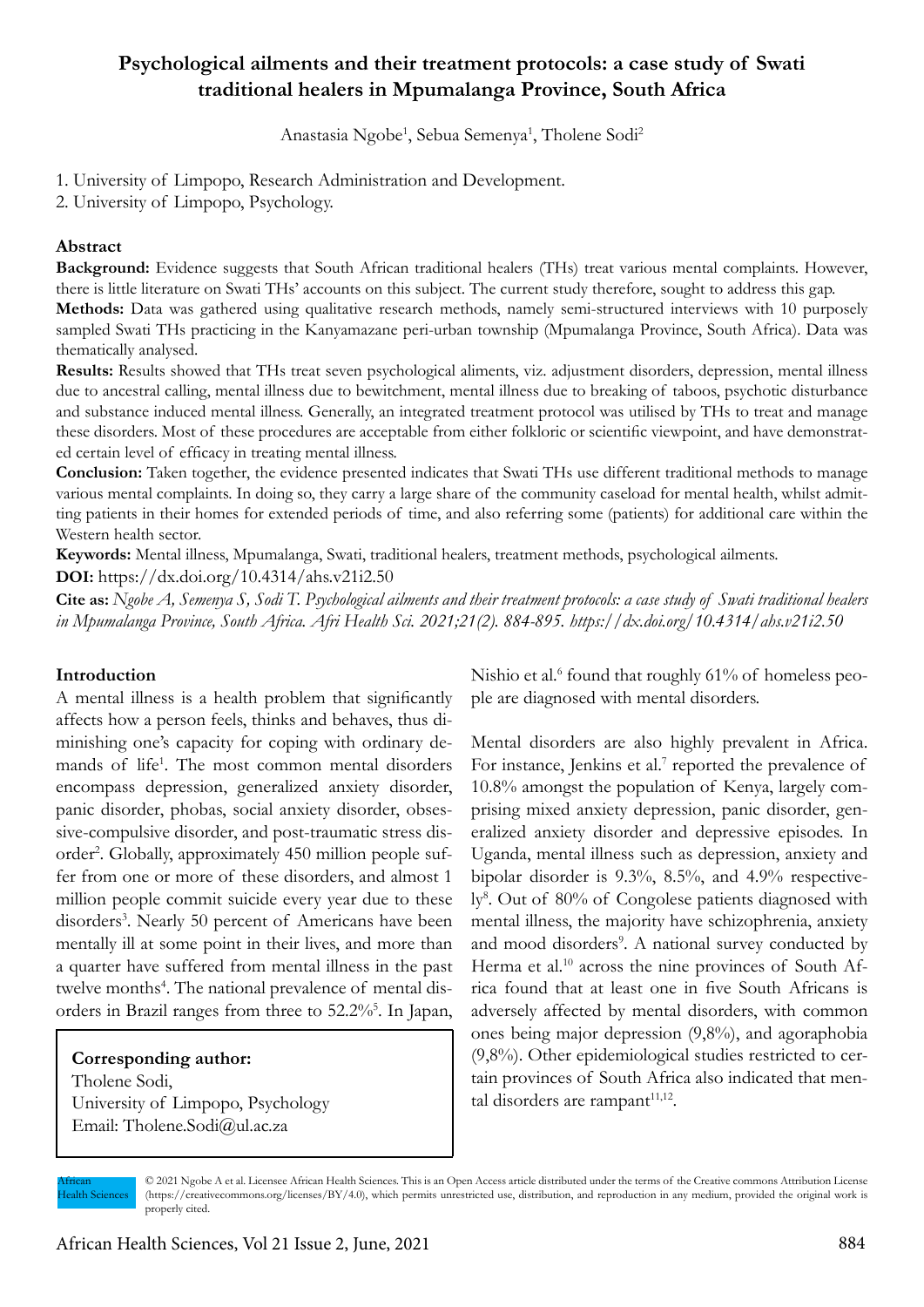Generally, mental health problems are associated with multi-faceted factors including social changes, work stress, discriminations, social exclusions, poor lifestyles, risk of violence and physical illnesses<sup>13</sup>. Therefore, elimination of some of these factors will contribute significantly towards the management of mental disorders. Mental illnesses can be effectively treated and managed using pharmacological and psychosocial treatments. Pharmacological treatments include Amitriptyline, Carbamazepine, Chlorpromazine, Clomipramine, Diazepam, Fluoxetine, Fluphenazine, Haloperidol and Lithium carbonate<sup>14</sup>. Psychosocial treatment of mental illness entails crisis management, psychotherapy such as cognitive-behavioural, supportive, and family therapy, and usually outpatient treatment where appropriate<sup>15</sup>.

 In Africa, traditional healers (THs) play a vital role in the health care of the majority of the people<sup>16</sup>. Therefore, it is not surprising that approximately half of African population seeking formal health care for mental disorders consult THs as their first line of care<sup>17,18,19,20,21</sup>. Traditional healing for the treatment of mental illness is preferred for a number of reasons including its accessibility, affordability and its philosophy of seeing the person holistically rather than through a Cartesian divide<sup>22</sup>.

According to Chipfakacha<sup>23</sup> all cultures have disease theory systems which include attributional concepts to explain illness causality. Although the ailments are common to all human societies, their types, the ways they are diagnosed and treated depend on how people regard them, and normally varies from one society to another<sup>23</sup>. Consequently, to adequately comprehend the aspect of mental illness, one needs to understand the cosmological assumptions that shape the cultural values perceptions of people, particularly with regard to notions of cause and effect. Therefore, to achieve the aim of the present study of exploring various types of mental illness and their treatment approaches by Swati THs who are of African descent, we followed the Afrocentric theoretical framework. This framework as a philosophy and theoretical paradigm places African ideals, values and philosophies at the centre of an analysis that involves African culture and behaviour<sup>24</sup>.

Treatment methods employed by THs of various cultures in South Africa include: ritualised divination and explanations of aetiology of illness, followed by the

following prescribed rites, and herbal medication (muti) which is made from plant, animal and minerals imbued with spiritual significance<sup>25</sup>. Furthermore, purification practices which encompass bathing, vomiting, steaming, nasal ingestion, enemas, and incisions $26$ , as well as performing summoning rituals by burning plants like imphepho (Helichrysum petiolare), dancing, chanting, channelling or playing drums are performed $27$ . Traditional healers also provide psychosocial intervention which is aimed at relieving distress and improving symptoms in common mental disorders such as depression and anxiety<sup>28</sup>. However, relatively little information is known about the approaches used by Swati THs to treat mental illnesses. Mbwayo et al.<sup>28</sup> observed that culture is an important factor in healthcare, and that each culture has its own unique conceptualization about illness and treatment approaches. Therefore, the aim of the present study was to explore the different types of mental illness treated by Swati traditional healers, their opinions on the causes of mental illness, and the intervention methods they use to treat patients presenting with mental illness.

# **Methodology Research design**

Phenomenology was adopted as a research design for the present study. In particular, the researchers adopted Martin Heidegger's hermeneutic phenomenological approach which requires the researcher to immerse himself/herself within the phenomenon under investigation and to accept that it is not possible to set aside one's presuppositions and beliefs<sup>29</sup>. Immersing oneself within the phenomenon ensures that the people's lived experiences, events or situations are described in rich detail, taking into account the social, cultural and historical contexts<sup>30</sup>. Hermeneutic phenomenology was therefore considered appropriate for the present study as it allowed the researchers to understand and describe mental illness as perceived by Swati traditional healers themselves.

# **Study area and population**

The present study was conducted in Kanyamazane peri-urban township, located in Mpumalanga Province of South Africa (Figure 1). This township is situated within Ehlanzeni district, roughly 30km east of Mbombela (formerly known as Nelspruit city); the capital of Mpumalanga.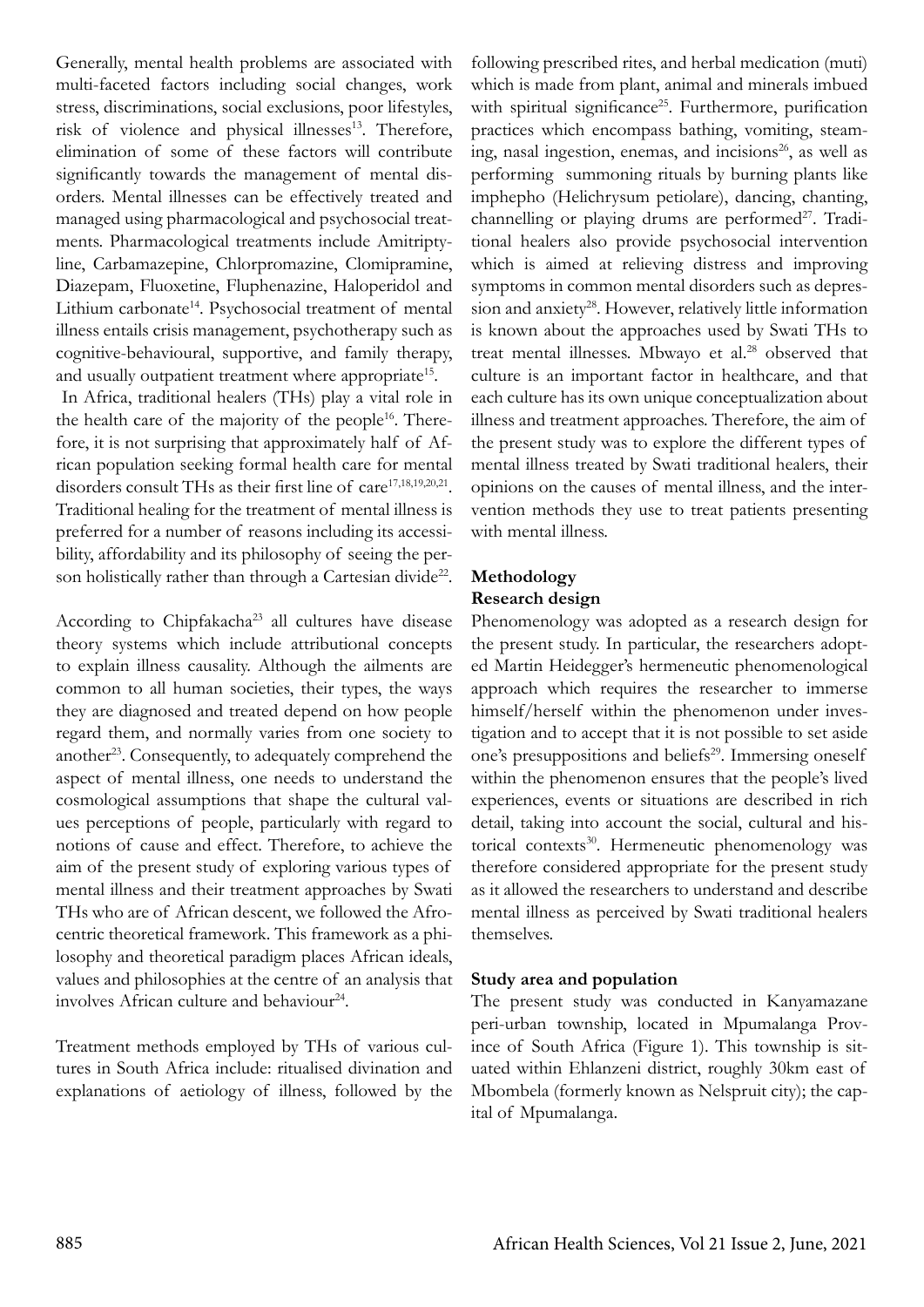

 **Figure 1:** Map of Mpumalanga Province indicating surveyed area

The studied area is a cultural home of Swati speaking people who constitute over 98% of the entire population<sup>31</sup>. Swati is a distinct ethnic group closely related to the African Nguni groups, namely Xhosa, Zulu and Ndebele. According to Green<sup>33</sup>, there are two basic types of THs amongst the Swati: the diviner (Sangoma/ inyanga) and the herbalist (Lugedla, inyanga yemits).

#### **Ethical considerations and sampling**

Prior to data collection, the researchers obtained permission from the ethics committee of the University of Limpopo (Ethical Approval Number: TREC/ FHM/45/2013). Traditional healers who specialise in mental illness treatment were identified using snowball and purposive sampling. In this regard, a traditional healer who specialises in mental illness (and known tothe first author) was approached, and requested to identify other traditional healers specialising in the same field. After the first traditional healer was interviewed, the second traditional healer was approached, based on the recommendation of the first one. The same procedure was followed with all the other traditional healers till a total number of ten was sampled and interviewed. The aim of the study was explained to the THs using iSiswati, the local dialect. The ten THs who agreed to participate in this study were requested to sign a consent form prior to data collection. The researchers respected the privacy, confidentiality, anonymity, cultural sensitivities of the participants who were informed that participation was voluntary.

#### **Data collection procedures**

Data were gathered from the THs via qualitative research techniques (from January 2016 to July 2016), using semi-structured interviews. Overall, the interviews were designed to gather in-depth information relating to social characteristics of THs (i.e. profession, age and number of years working as mental health care practitioners), and the treatment approaches/ methods they use to treat these illnesses. Information relating to the latter encompassed different types of mental illness, THs opinions on the types and causes of mental illness, and the intervention methods they use to treat patients presenting with mental illness.

Each healer was interviewed independently using siSwati language. Credibility was established in the study by reviewing literature on the subject matter. Given that the interviews were recorded in Swati language and later translated to English, two Swati translators double checked the transcripts to avoid omitting any original expressions by the participants.

#### **Data analysis**

Data was analysed using Braun and Clarke's six steps of thematic analysis<sup>33</sup>. The six steps are: familiarising oneself with the data; generating initial codes; search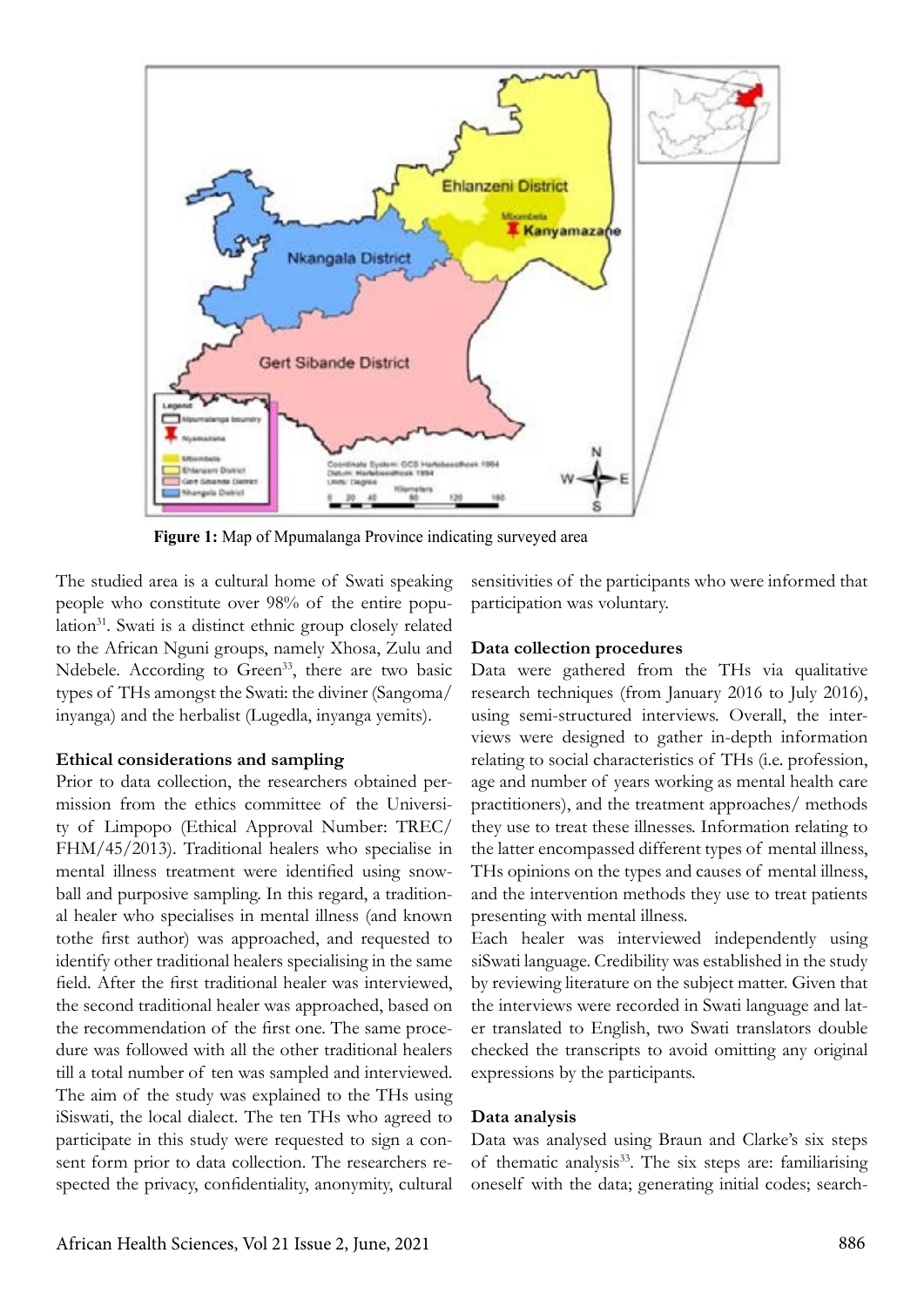ing for themes; reviewing themes; defining and naming themes; and, producing the report. What we have presented in the results section below are the consolidated themes that have emerged as we followed the six steps of data analysis.

## **Results**

## **Social characteristics of participants**

A total of ten (10) THs (female  $= 6$ ; male  $= 4$ ) belonging to Swati ethnic group participated in this study. Concerning their profession, there were more diviners (= seven, or 70%) than herbalists (= three, or 30%), and both belong to the Traditional African Religion. Female diviners were many (= six or 85.7%). All THs (= three) practicing herbalism were male. Generally, all THs who participated in this study were over 30 years of age, and have been practicing and treating mentally ill patients for more than 10 years. Educationally, most THs completed grade 12 and secondary schooling (Grade 8-11)  $(=$  four for each, or 40% for each). The rest of the THs included those who had tertiary qualification and no formal education (= one for each, or  $10\%$ ).

## **Traditional treatment methods of mental illness**

A total of seven mental diseases namely adjustment disorders, depression, mental illness due to ancestral calling, mental illness due to bewitchment, mental illness due to breaking of taboos, psychotic disturbance and substance induced mental illness were documented as being treated by Swati THs practicing in the Kanyamazane peri-urban township, in the Mpumalanga Province of South Africa. With the exception of mental disorder due to ancestral calling, which was diagnosed by  $70\%$  ( $n=07$ ) participants, the remainder of the ailments were treated by all questioned THs. According to these healers' patients show signs of improvements within few months of treatment of the aforementioned disorder. Overall, treatment given to the patients is holistic, addressing the body, soul and spirit, and not exclusively focused on a single disorder. It should be stated that Swati THs accommodate mentally ill patients in their homes for treatment until they recover. When these healers were asked about the different treatment procedures employed for the referred disorders, nine themes emerged namely: mental illness due to ancestral calling, psychotic disturbance, substance induced mental illness, depression and adjustment disorders, mental illness due to bewitchment, mental illness due to breaking of cultural taboos and referral. It should be stated that amongst the diverse traditional methods employed by THs for mental illness, some specifically cleansing,

herb burning, drumming, and ritual enactment (cleansing rituals, purification practices, offering sacrifices to appease ancestors) were perceived by interviewees as rituals. It is noteworthy that certain mental illnesses are cured through the performance of some of the referred rituals. When asked about the significance of rituals in the treatment of these ailments, participants (100%) replied: "Rituals may positively influence the mental health of an individual".

Rituals generally encompasses slaughtering of an animal preferably a goat to appease the ancestors for forgiveness. Three (30%) of THs said: "this normally occurs when a patient has not shown good conduct". Therefore, they have to make peace with their ancestors. In addition to the killing of a goat, some THs (70%) reported burning of herbs as useful in calling the ancestors in order to create harmony and peace in patients' mind by banishment of evil spirits, ultimately ensuring protection of physical and spiritual bodies.

## **Approaches used to treat mental illness**

It should be emphasised that prior diagnosis of seven mental illnesses recorded in this study, 70% THs use divination and thereafter assess patients (=10). Diviners articulated that prior commencing with treatment, they seek reverence from their ancestors via divining bones while wearing special traditional garments and beads. Generally, ancestors were consulted by interviewees for advice and guidance about the problems of the patient, and specific method of treatment to utilize. The following extracts corroborate THs explanations: "When a person is brought to my compound, initially I throw bones (ngiphengula nge tinhlola) to access the advice of ancestors so that they can lead to appropriate treatment course of action to follow"

After consultation with ancestors, THs also assess a patient's condition before treating it. One healer said: "I observe the patient's behaviour first; his/her actions will direct me as to how bad the illness is". He further said: "in some cases, I question family members to obtain a full description of the current concerns and a history of the illness of the patient". This according to participant, is usually done on patients who cannot articulate their problems. The various themes that emerged from in-depth individual interviews with THs regarding the treatment of mental illness are described below:

## **Mental illness due to ancestral calling**

This disorder was treated by THs through initiation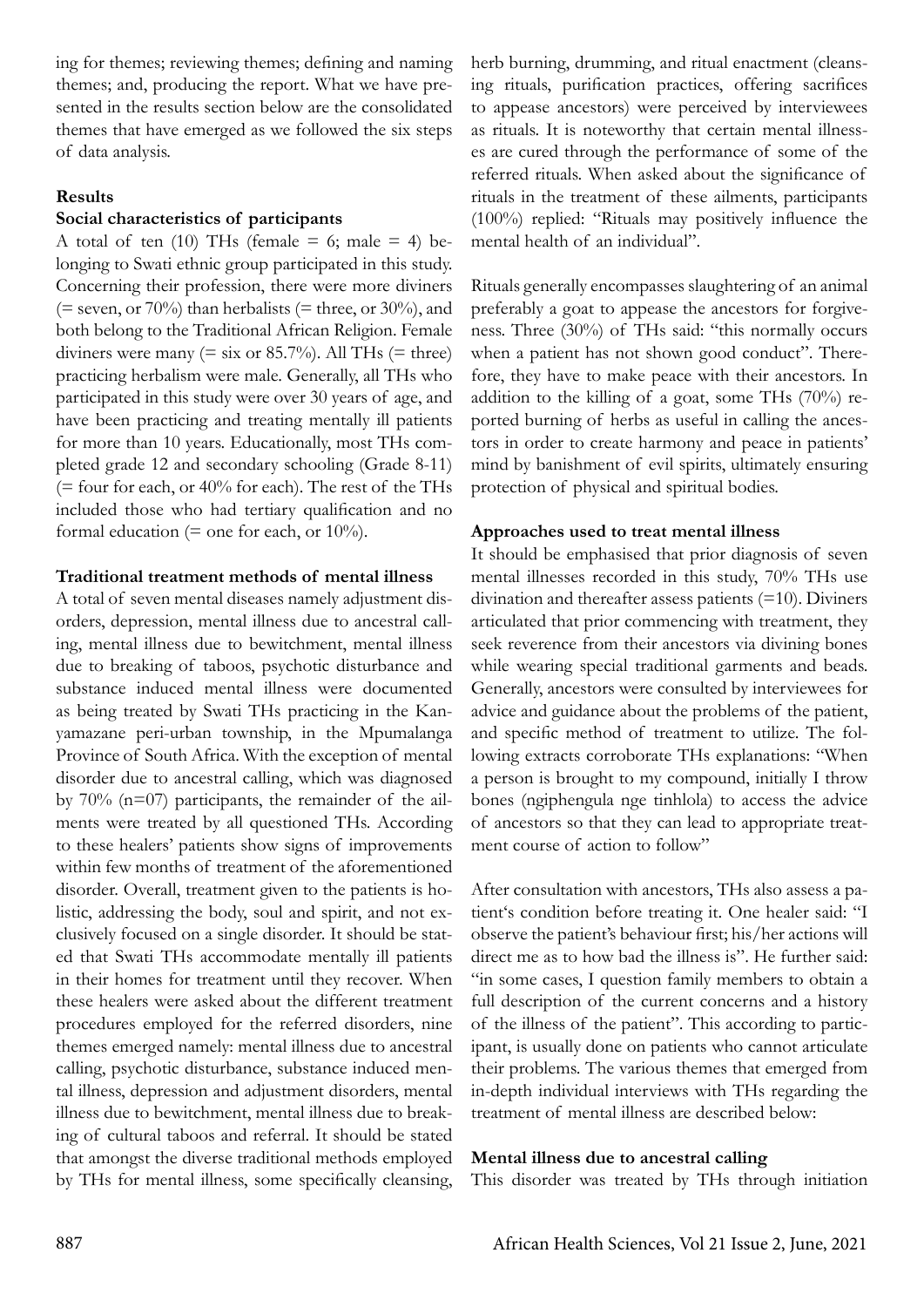(kwetfwasa). Initiation was employed by 60% of THs as a healing method for patients presenting with mental illness caused by the ancestral calling to become THs. Initiation is a training program for one to become a traditional healer. According to THs a person receiving this kind of treatment will only recover once he/she has accepted the calling and completed training. The following quotation illustrates this: "calling to become THs is a gift from ancestors and for one to appease them; he/she must undergo training known as kwetfwasa in SiSwati language". Failure to do so will result in more illnesses, even death, until the person gives in and goes to be trained". A trainee healer trains formally under another established TH (gobela) to learn all the basics of traditional healing for a period of months or years. The training generally involves learning humility to the ancestors, purification through steaming, washinin the blood of sacrificed animals, and the use of muti. As part of the initiation process, drumming technique was specified by 70% of THs as imperative way of summoning the ancestors to assist in healing patients diagnosed with mental illness due to ancestral calling. During drumming patients are instructed to dance, and this according to the THs, aid in the reconstruction of the patient's physical, social, and spiritual environments, and to communicate with his/her ancestors. To express this, one of the THs said during an interview: "Sometimes drums are beaten to allow ancestors to take possession and communicate directly with the patient; they provide specific revelation about the problems of the patient". Another participant added: "I use drumming as therapeutic strategy to gain insight into the patients' illnesses, and ultimately to understand their mental illnesses". The methods employed when treating mental illness brought obout by ancestors are said to have spiritual significance.

# **Psychotic disturbance**

Psychotic disturbances such as delusions and hallucinations were also identified as symptoms that accompany mental illness. Techniques used to treat psychotic disturbances included herbal medication and nasal inhalation. It should be highlighted that THs believed that hallucinations may mean visitation by ancestors to provide useful guidance while some believed that hearing voices could be evil intrusions. Therefore, as part of treatment protocol traditional herbal medication and nasal ingestion were used by THs as phytotherapies to assist patients recover. Herbal remedies (timbita), usually include combination of roots obtained from numerous plants, and animal substances. The prepared mixture

from these materials is boiled and the resulting steam is inhaled by patients, and cool extracts is used to bath the body. These actions according to THs cleanses out all evil intrusions in patients and ultimately heal their psychotic disturbance. Treatment of this mental disorder through intranasal administration by THs involved the insertion of certain medication in to the patients' nose. According to THs intranasal drug delivery is more effective in the treatment of psychotic disturbances. This is supported by the following quotes: "Medicine given to patients diagnosed with psychotic disturbance via nose are more effective as they go straight to affected central nervous system and repair them instantly". Generally, the correct utilisation of traditional medicine in healing psychotic disturbance was stressed by THs. The following quotes from one of the THs are relevant: "Patients must be given the correct treatment because wrong prescriptions might lead to other problems such as mortality. That is why we cannot go around telling people to go harvest plants themselves, we have the expertise and ancestors' guidance to exploit the correct species". There are certain sacred rituals known to us only that must be performed prior harvesting of plant species to ensure that remedies prepared from such species work effectively".

## **Substance induced mental illness**

Patients affected by mental illness resulting from alcohol and drug abuse are also kept at the healer's place for rehabilitation. To treat this mental ailment, THs follow multiple therapies comprising of herbal remedies, nasal ingestion (combination of herbs and different animal extracts), rehabilitations and total withdrawal. Nasal ingestion and herbal remedies were employed by all questioned THs, and the latter two techniques were followed as supplementary treatment procedures by 70% of THs. The utilisation of herbal therapies and nasal ingestion as treatment for substance induced mental illness follow a comparable procedure as described under psychotic disturbance. However, the only exception was the specific plants and animal materials used to prepare medication. One Interviewee emphasized this as follows: "Traditional remedies vary according to mental illness to be treated, and we use different floral and faunal parts for dissimilar mental disorders". Rehabilitations as traditional method of treating mental challenges was exclusively employed for substance induced mental illness. Treatment via rehabilitation as disclosed by THs is primarily meant to restore well-being of an individual diagnosed with this illness. This was evident in the following statement communicated by interviewed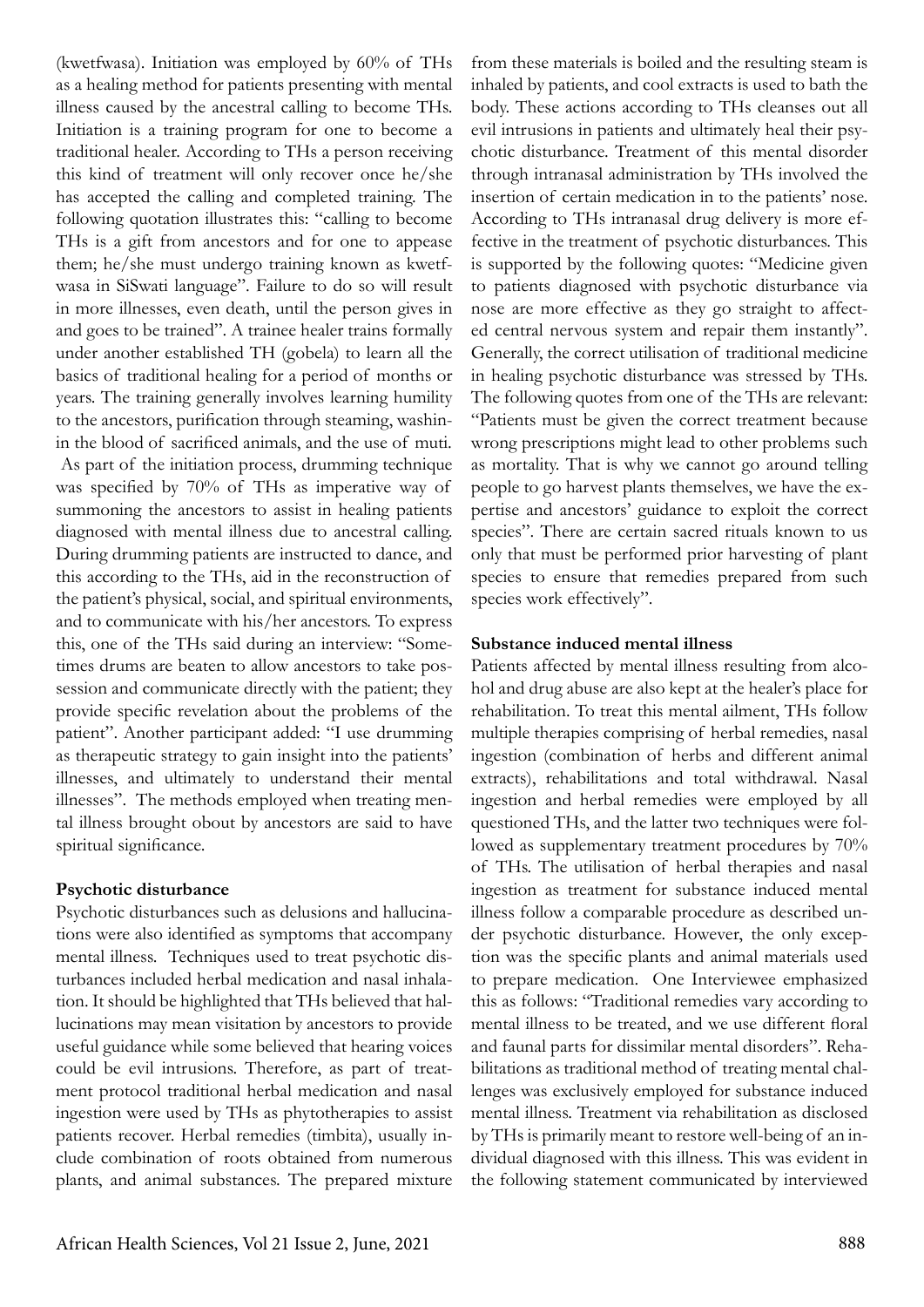THs: "we stay with our patients in our houses to assist them with respect to their mental stability and normality. Furthermore, we provide a supportive environment to ensure full recovery of our patients". According to the healers, total withdrawal and rehabilitation process are very helpful to patients, especially those who experienced substance induced mental illness. After these process; "herbal remedies are fused in the drug addict's tea and prescribed to the patients. Similarly, drops of some of medicinal preparation is poured into alcohol addict's beer for consumption. Sometimes the herbs are mixed with the dagga, rolled in newspaper and smoked.

## **Depression and adjustment disorders**

Depressive conditions were treated by all THs who participated in this study. The most common technique of treating this disorder was via herbal prescriptions taken orally as extracts. However, some THs (n=07, 70%) augment this with psychotherapy, wherein healers interrogate patients about their thoughts as well as feelings, and subsequently provide counseling on how to deal with negative thinking or problems and adopt better ways of life. Generally, mentally ill patients diagnosed with severe depression were admitted by THs in their homes until they were totally cured.

Similarly to depressive illness, adjustment disorders were also diagnosed by all probed Swati THs who use counselling and herbal remedies as treatments. However, the latter was a principal method of healing adjustment disorders valued by all THs. It should be stated that herbal medication for this disorder was exclusively prepared by burning the herbs. According to THs, smoke-based remedies are most effective in healing the referred disorder because they are delivered to the brain rapidly, relieving all stress-related conditions. In addition to the utilisation of smoke-based remedies, some THs also counsel patients as part of the treatment procedure.

# **Mental illness due to bewitchment**

This disorder was treated by all THs in the present study using cleansing and incision (kugata) techniques. Traditional healers perceive mental illness due to bewitchment to be caused by witches who use evil mystical power with the intention to kill someone or distort their behaviors.

Treatment of mental complaints caused by d bewitchment using the above-mentioned techniques in this study were wholly traditional. Participants said: "a patient's body is incised to allow the causative forces to leave the body". One participant added: "The dirty blood must come out of patients' body, to complete the healing process, which is why sometimes I incise my patients". Likewise, steaming (kufutsa) (made from herbs and animal materials) is also believed to cleanse the body and eliminate evil intrusions. This is supported by the following quotes stated by THs: "patients are ordered to take off most of their clothes and steamed under a blanket. The steaming, opens up all body pores and allow medicine to infiltrate patients' body, thus chasing away all evil forces".

Furthermore, as part of treatment of mental illness due to bewitchment, interviewees also employ the technique of being mediators to negotiate for the health of their patients. According to THs  $(n=8, 80\%)$ , sometimes people transgress others by stealing from them who in turn revenge by bewitching them to become mentally ill. In this regard, THs assist such patients by acting as mediators between the victims and the perpetrators to plead with the victims to break the curses casted upon the perpetrator. Perpetrators are urged to compensate victims as a way of showing remorse and asking for forgiveness. Traditional rituals are performed to break the curses to cure the patient's mental illness. The following statement by 60% (n=6) of THs support this: "A person who has stolen property from another person and was bewitched as a result must be reconciled with the victim. I accompany the perpetrator to the victim's family to negotiate forgiveness, we perform some sort of reversal rituals".

# **Mental illness due to breaking of cultural taboos**

All participants in this study treated mental illnesses caused by transgressing cultural taboos. Treatment procedures employed by participants generally centered round ritual enactments, and comprises cleansing rituals, offering sacrifices to appease ancestors and purification practices. The following statements are relevant: "we slaughter a goat as an offering to ancestors so that they forgive our patients for breaking cultural taboos". Cleansing rituals encompass washing, steaming, induced vomiting, inhaling herbs, offering sacrifices to gods to purify patients from their cultural misconducts. Generally, ritual enactments especially offering of sacrifices to the ancestors were mentioned by THs as significant folk customs that ensure complete healing of mental ailment due to breaking of cultural taboos.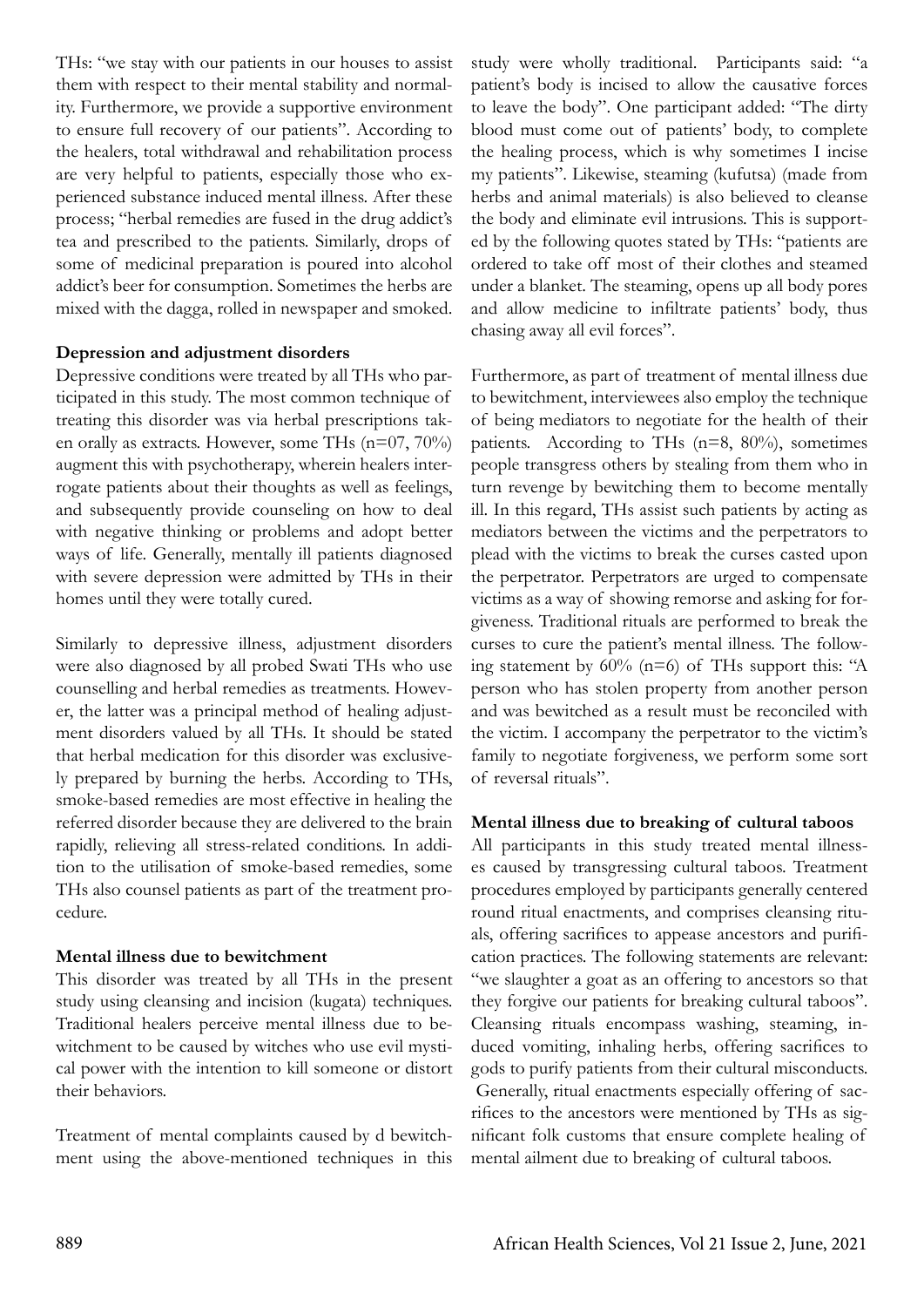#### **Referral**

Although THs emphasised that there are aliments that can be cured solely through their intervention, they also acknowledged Western trained health care providers, hence they sometimes refer their clients to seek help from them. This is corroborated by one of the THs statement: "Since I do not have the screening tools for some illnesses, for example, I cannot check the severity of a patient's high blood pressure, I refer my patients to the Western doctors for medical examination. They will come back to me with the feedback. I will then commence treatment".

## **Discussion**

The burden of mental sickness coupled with a dire shortage of Western-trained psychiatrists and government owned mental facilities is prevalent in South Africa, and this is depicted by the recent "Life Esidimeni" saga, which resulted in more than 140 patients dying after the government terminated an outsourced care contract with specialized private psychiatric institution (due to high financial cost), and discharged patients to places that could not give them the care they required. This heart-breaking saga, which left the country in shock, indicate quite clearly the need for more and affordable mental health service providers. Interestingly, the role of THs as complementary health service providers specifically as inexpensive and easily accessible mental health workforce in rural areas of South Africa<sup>34, 35</sup> and other African countries<sup>26, 27, 36, 37</sup> cannot be overemphasized. The present study offers insight into the role played by Swati THs in the treatment and management of mental disorders in the Kanyamazane peri-urban township (Mpumalanga Province, South Africa).

Ten THs providing mental health care services, comprising mainly of female compared to male were questioned. Most of these THs were diviners (70%) with herbalists constituting just 30%. Similar finding was reported amongst THs of other ethnic groups in South Africa38,39. The supremacy of diviners in the treatment of mental illnesses in our study might be ascribed to the various divination treatment approaches used, which are primarily ancestral gift for diviners than herbalists<sup>40</sup>. All interviewed THs were over 30 years old and have been treating patients diagnosed with mental illness for more than 10 years. This finding suggest that those THs possess a considerable wealth of experience with regard to the various aspects of mental health care. Dalal<sup>41</sup> found that older THs with more working experience have accumulated great healing knowledge and skills during years in practice. Thus, it can be said that questioned Swati THs are more likely to deliver high-quality mental health care as they have acquired sufficient experience and techniques, which allows them to not only rely on ancestral spirits guidance for treatment of mental disorders but also to use more experience-based knowledge to make decision with respect to their patients' mental health care needs. Similarly, an overwhelming majority (90%, n=9) of THs that were interviewed had a certain level of education, which allows them to write accurate prescriptions and dosage strength of certain treatments (i.e. herbal medicine) to family members caring for psychological patients.

Different types of mental illness ranging from common ones such as adjustment disorders, depression, and substance induced mental illness, to cultural causes of mental illness including psychological illness due to ancestral calling, bewitchment, breaking of taboos, and psychotic disturbance were treated by Swati THs. This finding was expected due to the fact that all THs belong to the Traditional African Religion, which encompasses belief in a supreme creator, spirits, veneration of the deceased, use of magic and traditional African medicine42. Nevertheless, the diversity of diseases treated shows that interviewees play an important role in mental health care in the studied area. It is worth stating that some of the referred psychological complaints diagnosed by Swati THs are similar to those commonly treated by THs of other cultures in South Africa and other African countries. For instance, our findings are in line with Crawford and Lipsege $43$  who reported the treatment of psychological ailments due to sorcery by Zulu THs. Audet et  $al<sup>44</sup>$  also found that Tsonga THs practicing Bushbuckridge area of Mpumalanga province in South Africa, also treat substance induced mental illness. Similarly, psychotic disturbance is also treated by THs in Egypt<sup>45</sup>. Traditional healers in Kenya also treat depression<sup>46</sup>. Similar finding was reported by Abbo<sup>47</sup> amongst THs providing mental health services in two districts of Eastern Uganda. The treatment of the cultural causes of mental illness in the current study was expected due to the fact that patients and their families view its origins to have cultural root causes and not biological or genetic causes as allopathic practitioners may assert<sup>48</sup>. For instance, in Ghana most people prefer THs services for the treatment of mental illnesses because their approaches are consistent with hegemonic cultural explanatory models of mental disease aetiology<sup>49</sup>. Generally, it should be stated that all questioned THs not only specialise in the treatment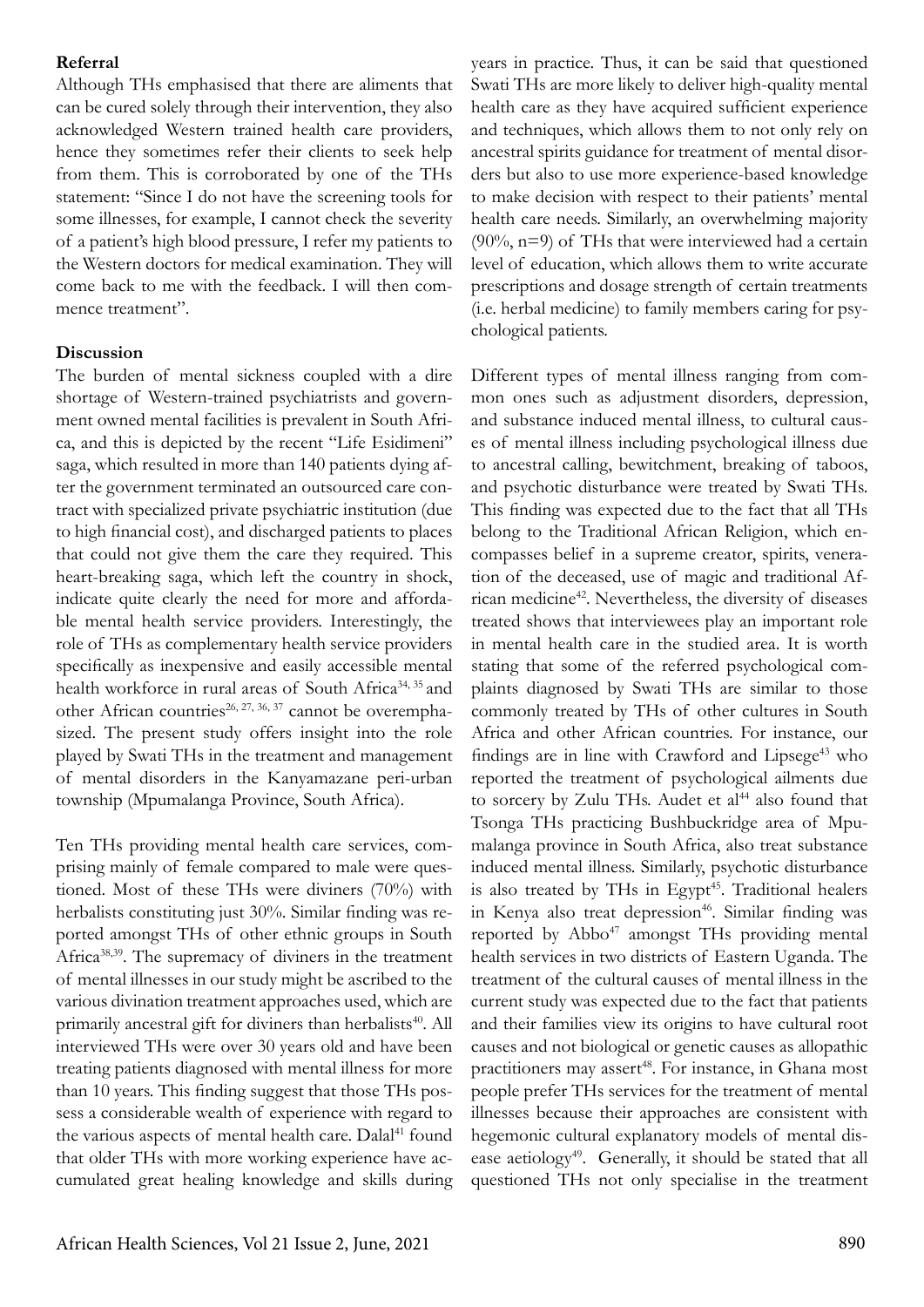mental disorders but also treat a wide range of other conditions. Importantly, as part of the treatment of the above-stated mental conditions, Swati THs also treat other affliction not diagnosed as mental illnesses. They believe that compete healing of patients in their culture should address any ailment including those that are not related to mental illnesses. Hence, they supplement divination (i.e. throwing of bones), with history-taking and physically observation of patients to ensure treatment given is holistic and address the body, soul and spirit, and not only a single mental sickness.

Findings of the present study further revealed that Swati THs use different treatment modalities namely herbal remedies, nasal ingestion, rehabilitations and total withdrawal for the earlier alluded mental illness. These are the common traditional treatments approaches to mental illness employed by THs of other cultures in South Africa<sup>50, 51, 52, 53, 54</sup> and elsewhere<sup>55</sup>. However, the use of some of previously mentioned modalities by Swati THs primarily depended on the type of disease and the cause, but THs mainly integrate them for treatment of a single mental disorder. It is worth echoing that prior to commencement with any mental disorder treatment, most THs seek reverence from their ancestors (i.e. for advice and guidance about the problems of the patient, and specific method of treatment to utilize) via divining bones while wearing special traditional healing regalia. As highlighted earlier, this is followed by history-taking and physical observation of patients. The role of ancestors in the traditional healing of psychological disorders by African THs belonging to diverse cultures is constantly emphasised in literatures<sup>52,53</sup>. Therefore, the involvement of ancestors as first action of treatment of these disorders in this study was expected.

While the treatment approaches of most mental disorders by Swati THs are culturally accepted and cannot be explained by allopathic approaches, some make sense from scientific perspective. For instance, herbal remedies were used as front-line treatment for depression and adjustment disorders supplemented by counselling. These practices are comparable to those followed in the scientific medical fraternity. Although, one can argue from a cultural stand point that the use of herbal medication by Swati THs as antidepressants dates back, and was tested over time and proven to be effective, there is a need to evaluate their efficacy and toxicity. The positive outcomes of this explorations can be used as bridge towards the integration of keeping patients affected with mental illness resulting from alcohol and drug abuse at

the healer's place as recorded in this study for integrated treatment (i.e. herbal remedies, rehabilitations and total withdrawal) is also proven systematically to be effective in patients suffering from mental problems caused by drug abuse<sup>56</sup>. As part of treatment of this patients Swati THs prescribe some herbal preparations and administered them to patients as anti-drugs medicines. Similar finding was reported by Mashamaite<sup>52</sup> who explored treatment of mental illness by Bapedi healers in Moletjie area located in the Capricorn district, Limpopo Province (South Africa). The purpose of rehabilitating patients diagnosed with mental diseases resulting drug abuse in the current study was meant to restore well-being of patients. In this regards, THs provide patients with skills for reducing or abstaining from substance use. The logic for the use of integrated treatment is that it simultaneously addresses more than one interwoven disorders, and this approaches has been found to be effective in treating psychological problems emanating from substance abuse<sup>57,58</sup>. Therefore, the approach of treating this problem by THs in this study share some common principles with Western approaches. Similarly, the use of drumming (ritual drum ceremony) by Swati THs to treat mental illnesses due to ancestral calling which is also a common practice amongst THs of other culture in South Africa<sup>59,60</sup>, is partly supported by a scientific study which found that 39 mental health patients demonstrated recovery following engagement with a programme of group djembe drumming in the United Kingdom<sup>61</sup>. Similar findings were reported by Fancourt et al.62. Therefore, the utilisation of drumming by Swati THs in the treatment of mental illness due to ancestral calling have psychological benefits.

It is interesting to note that THs in this study refer their mentally ill patients to local Western trained health providers to seek help (which they cannot provide such as checking high blood pressure, amongst other) from them. This finding is similar to that reported by other researchers in South Africa<sup>52,53,63</sup>. On the contrary, AE-Ngibise et al.<sup>49</sup> found that THs in Ghana who treat mental illnesses appeared to be reluctant to engage with 'conventional' medical practitioners due to the solidarity and camaraderie they felt with other healers. Subsequently, they expressed a preference for referring a client to another healer rather than to a Western doctor. The external referral systems of mental patients to Westernised health-care providers as observed in the present study should be viewed as a step forward towards possible professional collaboration between local Swati THs and allopathic health practitioners in the treatment of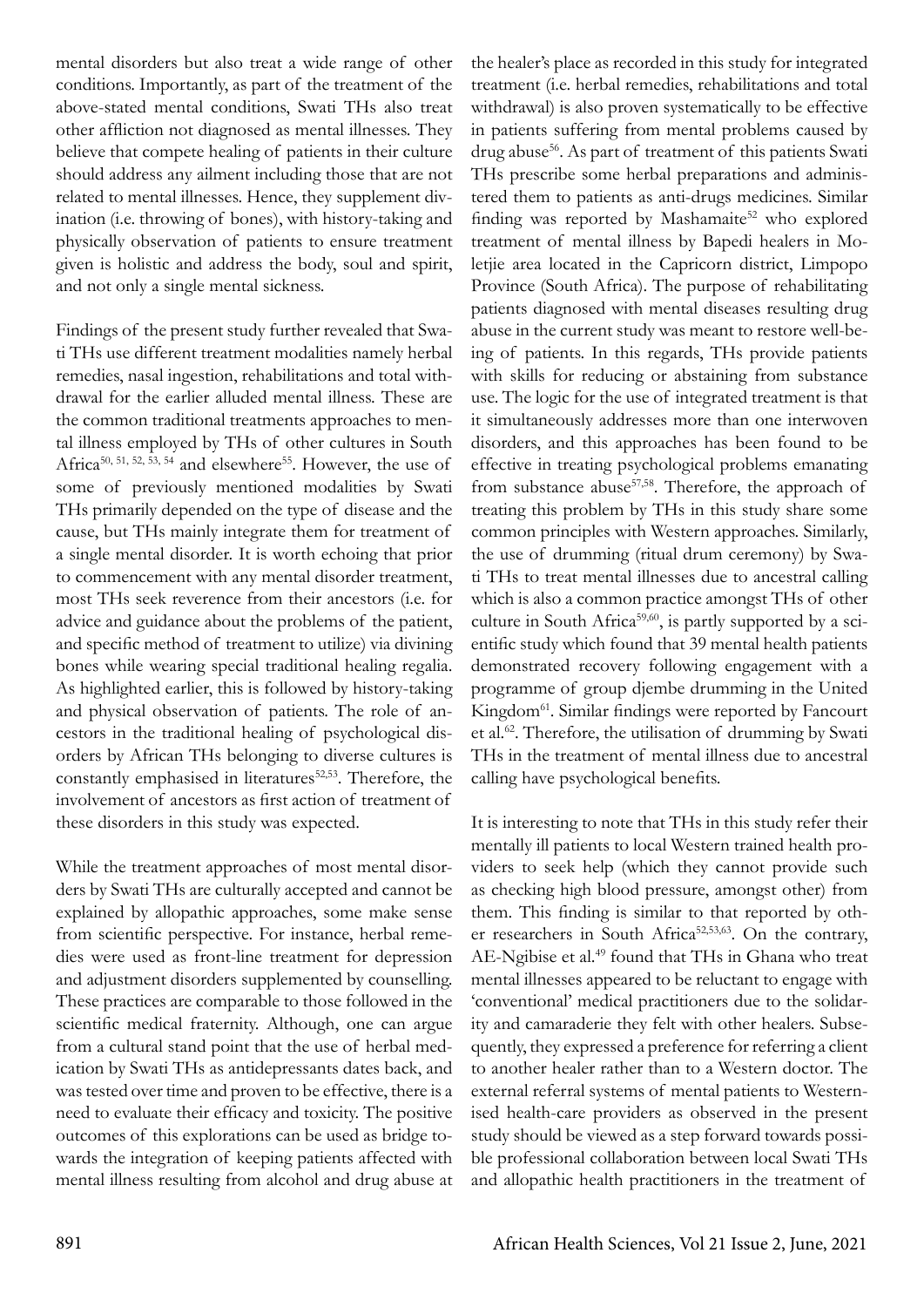psychological disorders, although this might take years to achieve due the complexity of the two health care systems. However, to speedup this process, both healthcare providers must actively reciprocate, this ultimately will make them fill appreciated and recognised.

Testimonial-based evidences also exist indicating the effectiveness of some of the treatment protocol followed by Swati THs to treat mental illness due to bewitchment<sup>64</sup> and breaking of cultural taboos<sup>65,66</sup>. These studies reported the recovery of patients who were treated with some methods followed by interviewees in the current study, thus supporting the therapeutic potentials of such techniques for mental health. Despite this evidence, policy makers and health professionals remain skeptical about the acceptance and integration of the referred techniques,uestioning the authenticity of some of their elements such as the use of ancestral spirits and sacrifices which could not be subjected to rigorous empirical methods<sup>48,67</sup>.

Based on the results of the present study, it is therefore important to understand the practices of THs from their own cultural context. This is consistent with the Afrocentric theoretical framework that the researchers adopted for the present study. Based on this assertion, it is suggested that any attempt to examine the methods employed by THs, including efforts to work collaboratively with them, should take into account the cultural ideologies that inform their practices.

# **Conclusion**

The present study has shown that Swati THs may play an important role in addressing the mental health care needs in the studied area by offering both culturally and scientifically appropriate treatments and would therefore, help complement the services provided by health care professionals. The latter is primarily based on the fact that THs admit patients in their own homes until they recover. Generally, the unique and effective positive aspects of traditional healing approaches documented in this study should be recognised and incorporated into the local mainstream of the primary health care system.

Nevertheless, findings from this study should be interpreted with the following limitations. Firstly, translating the interview data from Swati to English dialect might have led to omissions or inappropriate substitutions of the original rich material provided by the THs. Secondly, the survey relied only on THs' subjective accounts of the treatment of mental illness. Other people (for

example, patients) were not interviewed. Consequently, it is acknowledged that the present study provided a one-sided interpretation of the treatment of mental illness. Thirdly, the study was conducted on a limited sample of Swati THs practising only in one peri-urban township in Mpumalanga of South Africa. Lastly, the authors have, in a number of instances, used Western terminology such as depression and adjustment disorders. This approach was necessary in order to make the language accessible to Western scholars.

A comprehensive survey involving larger sample of THs is recommended so as to fully understand the role of Swati THs in the treatment of mental illnesses. Similarly, a broad enquiry involving patient's subjective experiences in utilising Swati traditional mental health treatment and its efficacy should be a subject for future study. Such future studis could provide greater insight into the various approaches used by THs for mental diseases, and perhaps, open doors for possible closer collaboration between THs and western trained mental health practitioners.

# **Conflict of interest**

None.

## **References**

1. Department of Health and Ageing, What is mental illness? Available on: https://www.health. gov.au/internet/main/publishing.nsf/content/ F602B63256E116BBCA257BF00020AACF/\$File/ whatmen2.pdf, 2018.

2. Linyua B, Njagi E, Knowledge and perceptions about mental illnesses among Kenyan immigrants living in Jyvaskyla, (BA Thesis, JAMK University of Applied Sciences, Finland) 2013.

3. World Health Organization, Investing in mental health, (World Health Organization, Geneva), 2003.

4. McNally RJ, What is mental illness? (Harvard University Press, England) 2011.

5. Maia LC, Durante AMG & Ramos RL, Prevalence of mental disorders in an urban area in Brazil. *Rev Saude Publica*, 38 (2004) 1-6.

6. Nishio A, Yamamoto M, Ueki H, Watanabe T, Matsuura K, Tamura O, Uehara R & Shioiri T, Prevalence of mental illness, intellectual disability, and developmental disability among homeless people in Nagoya, Japan: a case series study, *Psychiatry Clin Neurosci*, 69 (2015) 534–542.

7. Jenkins R, Njenga F & Okonji M, Prevalence of common mental disorders in a rural district of Kenya, and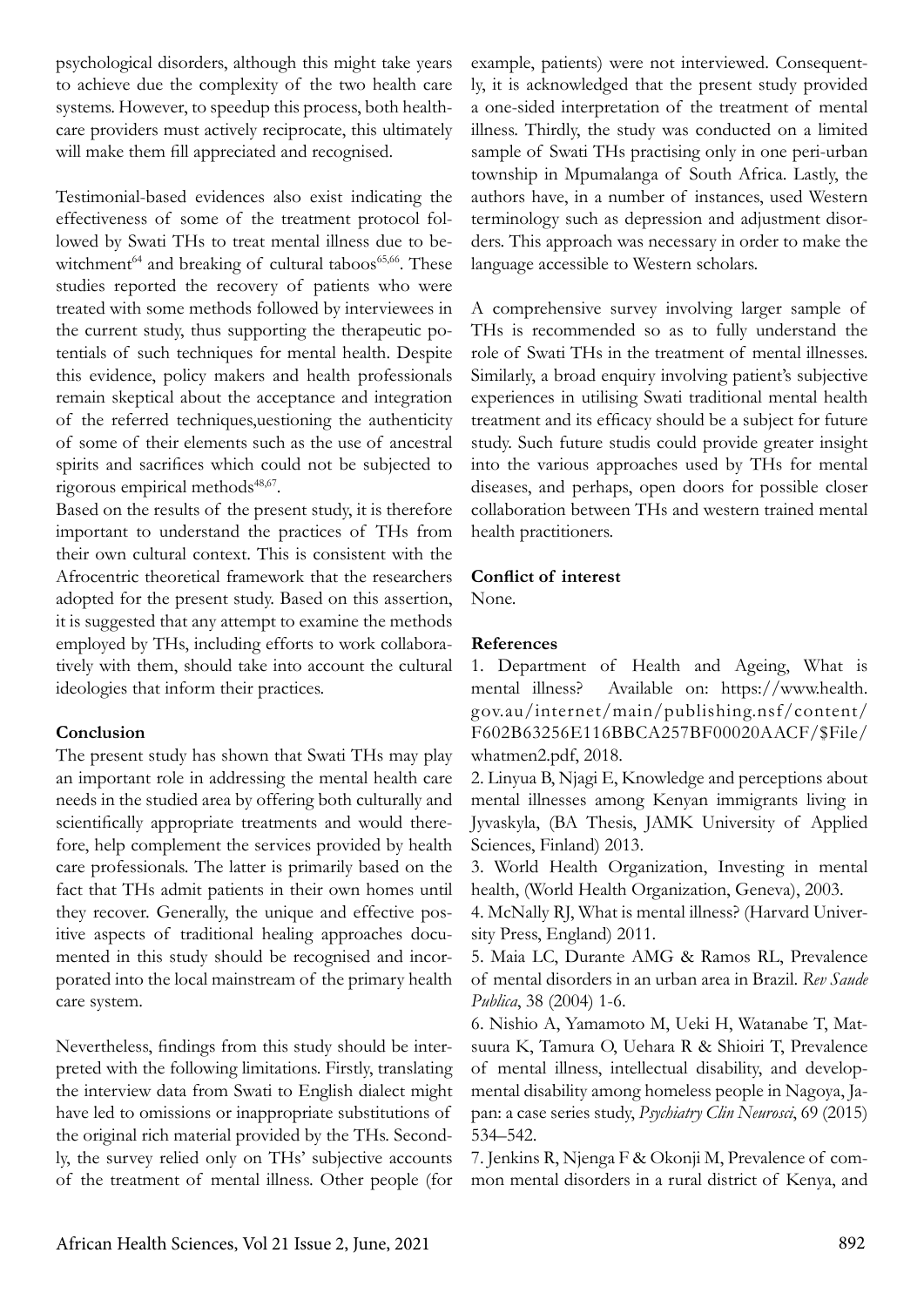socio-demographic risk factors. *Int J Environ Res Public Health*, 9 (2012) 1810-1819.

8. Orley J, Wing J, Psychiatric disorders in two African villages, *Arch Gen Psychiatry*, 36 (1979) 513-520.

9. On'okoko MO, Jenkins R, Miezi SMM, Andjafono DOLE & Mushidi IM, Mental health in the Democratic Republic of Congo: a post-crisis country challenge, *Int Psychiatry*, 7 (2010) 41-43.

10. Herman AA, Stein DJ, Seedat S, Heeringa SG, Moomal H & Williams DR, The South African Stress and Health (SASH) study: 12-month and lifetime prevalence of common mental disorders, *S Afr Med J*, 99 (2009) 339-344.

11. Burns JK, The burden of untreated mental disorders in KwaZulu-Natal Province: mapping the treatment gap, *S Afr J Psych*, 20 (2014) 6-10.

12. Jacob N, Mental Illness in the Western Cape. Western Cape Government, Available on: https://www. westerncape.gov.za/assets/departments/health/mental illness in the western cape final nisha jacob. pdf.2015.

13. World Health Organization, Mental health: strengthening our response, (World Health Organization, Geneva), 2014.

14. World Health Organization, Pharmacological treatment of mental disorders in primary health care, (World Health Organization, Geneva), 2009

15. Burns J, Chhagan U, Jhazbhay K, Kader K, Karim E, King H, Mashapu S, Mkize D, Naidoo J, Narsi K, Paruk S, Ramlall S, Raymond N & Saloojee S, KwaZulu-Natal treatment protocols for mental health disorders. Government Printer, KwaZulu Natal, Available on: https://www.michigan-library.com/pdf/treatment-protocols-for-mental-disorders-74045.pdf.2007.

16. Sorsdahl K, Stein DJ, Grimsrud, A, Seedat S, Flisher, AJ, Williams D R & Myer L, Traditional healers in the treatment of common mental disorders in South Africa. *J Nerv Ment Dis*, 197 (2009) 434 - 441.

17. Burns JK & Tomita A, Traditional and religious healers in the pathway to care for people with mental disorders in Africa: a systematic review and meta-analysis, *Soc Psychiatry Psychiatr Epidemiol*, 50 (2015) 867-877. 18. Gureje O, Nortje G, Makanjuola V, Oladeji BD, Seedat S & Jenkins R, The role of global traditional and complementary systems of medicine in the treatment of mental health disorders, *The Lancet Psychiatry*, 2(2015) 168-177.

19. Whiteford HA, Degenhardt L, Rehm J, Baxter AJ, Ferrari AJ, Erskine HE & Burstein R, Global burden of disease attributable to mental and substance use disorders: findings from the global burden of disease study 2010. *The Lancet*, 382 (2013) 1575-1586.

20. Sorsdahl K, Stein DJ & Flisher AJ, Predicting referral practices of traditional healers of their patients with a mental illness: an application of the Theory of Planned Behaviour, *Afr J Psychiatry*, 16 (2013). 35-40.

21. Seedat S, Williams DR, Herman, AA, Moomal H, Williams S L, Jackson PB, Stein DJ, Mental health service use among South Africans for mood, anxiety and substance use disorders, *S Afr Med J*, 99 (2009), 346- 352.

22. Chan M, Director General of the World Health Organization Address. The First WHO Congress on traditional Medicine, Beijing, People's Republic of China. Hewson MG, Embracing indigenous knowledge in science and medical teaching (Springer, Dordrecht) 2014, 10.

23. Chipfakacha V, The role of culture in primary health care. *Afr. Med J*, 84 (1994) 860-861.

24. Alkebulan AA, Defending the paradigm. *J of Black Stud*, 37 (2007) 410-427.

25. Busia K, Fundamentals of herbal medicine (Lightning Source UK Ltd. Milton Keynes, UK), 2016, 1.

26. Mlisa, LN & Nel P, Umbilini: experiential knowledge and indigenous healing praxis in Ukunyanga tradition, *Afr. J. Phys. Health Educ. Recreat*. *Dance*, 21 (2015) 913-929.

27. Nortje G, Oladeji B, Gureje O & Seedat S, Effectiveness of traditional healers in treating mental disorders: a systematic review, *The Lancet Psychiatry*, 3 (2016) 154-170.

28. Mbwayo AW, Ndetei DM, Mutiso V & Khasakhala LI, Traditional healers and provision of mental health services in cosmopolitan informal settlements in Nairobi, Kenya, *Afr J Psychiatry*, 16 (2013):134-140.

29. Eddles-Hirsch, K. Phenomenology and educational research. *International Journal of Advanced Research*, 3(2015), 251-260.

30. Denzin, N. K. (1989). Interpretive interactionism (2nd ed.). Thousand Oaks, CA: Sage.

31. Statistics South Africa, Demographic profile: households survey, (Statistics South Africa, Pretoria) 2011.

32. Green LJF, Beyond South Africa's 'indigenous knowledge – science' wars, *S Afr J Sci*, 108 (2012) 44-54. 33. Braun V, Clarke V. Using thematic analysis in psychology: qualitative research in psychology. *Journal of Qualitative Research in Psychology*, 3 (2006) 77-101.

34. Nattrass N, Who consults sangomas in Khayelitsha? An exploratory quantitative analysis. *Social Dynamics*, 31 (2005), 161-182.

35. Petersen I, Bhana A, Campbell-Hall V Mjadu S, Lund C, Kleintjes S, Hosegood V, & Flisher AJ, Mental health and poverty research programme consortium: planning for district mental health services in South Af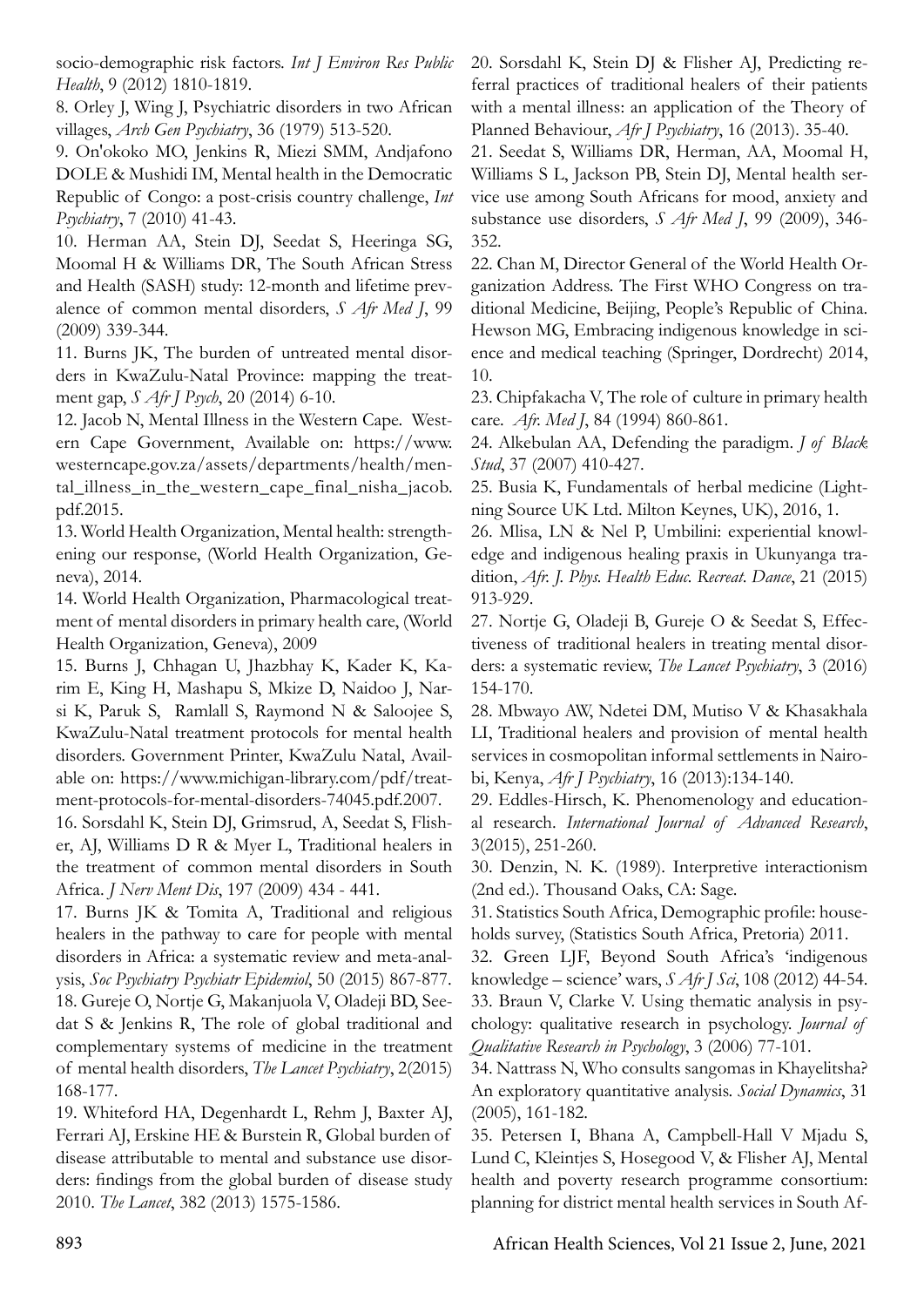rica: a situational analysis of a rural district site, *Health Policy Plan*, 24 (2009) 140-150.

36. Abiodun O. Pathways to mental health care in Nigeria, *Psychiatr Serv*, 46 (1995) 823-826.

37. Ngoma M, Prince M & Mann A, Common mental disorders among those attending primary health clinics and traditional healers in urban Tanzania, *Br J Psychiatry*, 183 (2003) 349 – 355.

38. Sorsdahl K, Traditional healers and mental health care in the South African context, (PhD Thesis, University of Cape Town, Cape Town), 2009.

39. Zuma T, Wight D, Rochat T & Moshabela M, The role of traditional health practitioners in Rural KwaZulu-Natal, South Africa: generic or mode specific? *BMC Complement Altern Med*, 16 (2016) 304.

40. Van Rensburg, HCJ, Fourie E & Pretorius E, Health care in South Africa, (Academia, Pretoria) 1992.

41. Dalal AK, Folk wisdom and traditional healing practices: some lesson for modern –psychotherapies, (Pearson Education India) 2011.

42. Asante MK & Mazama A (Eds. Encyclopedia of African religion (1st edition). *SAGE Publications*, *Inc*, 2009.

43. Crawford TA & Lipsege M, Seeking help for psychological distress: the interface of Zulu traditional healing and western biomedicine, *Men Healht, Relig & Cult*, 7 (2004) 131–148.

44. Audet CM, Blevins M, Rosenberg C, Farnsworth S, Salato J, Fernandez J & Vermund SH, Symptomatic HIV-positive persons in rural Mozambique who first consult a traditional healer have delays in HIV testing: a cross-sectional study, *J Acquir Immune Defic Syndr*, 66 (2014) 80-86.

45. Assad T, Okasha T, Ramy H, Goueli T, El-Shinnawy H, Nasr M & Shorab I, Role of traditional healers in the pathway to care of patients with bipolar disorder in Egypt, *J Soc Psychiatry*, 61(2015) 583–590.

46. Ndetei DM, Mbwayo AW, Mutiso VN, Khasakhala LI & Chege PM, Traditional healers and their provision of mental health services in cosmopolitan informal settlements in Nairobi, Kenya, *Afr Technol Poly Stud*, 67  $(2013)1 - 28$ .

47. Abbo C, Profiles and outcome of traditional healing practices for severe mental illnesses in two districts of Eastern Uganda, *Glob Health Action*, 4 (2011)7117.

48. Van Niekerk M, Dladla A, Gumbi N, Monareng L and Thwala W, Perceptions of the traditional health practitioner's role in the management of mental healthcare users and occupation: a pilot study,' *S Afr J Occup Therapy* 44 (2014) 20–24.

49. AE-Ngibise, K, Cooper S, Adiibokah E, Akpalu B,

Lund C, Doku V & The MHAPP Research Programme Consortium, 'Whether you like it or not people with mental problems are going to go to them': a qualitative exploration into the widespread use of traditional and faith healers in the provision of mental health care in Ghana, *Int Rev Psychiatry*, 22 (2010) 558–567.

50. Gumede M, Traditional healers: a medical practitioner's perspective, (Skotaville Publishers. Braamfontein) 1990.

51. Peu MD, The attitude of community health nurses towards integration of traditional healers in primary health care in North West Province (MSc dissertation, University of South Africa, Pretoria) 2000.

52. Mashamaite PG, An exploration of the treatment of mental illness by indigenous healers in Moletjie, Capricorn District, Limpopo Province (Masters Dissertation, University of Limpopo, Mankweng) 2015.

53. Sigida ST, Conceptualisation of mental illness by Vhavenda indigenous healers, (MA Dissertation, University of Limpopo, South Africa) 2016.

54. Mufamadi J & Sodi T, Notions of mental illness by Vhavenda traditional healers in Limpopo, South Africa, Indlinga: *Afr J Indig Know Systems*, 9 (2010) 253-264.

55. Shirungu MMJ, The use of medicinal plants to treat mental illness in Kavango east and west regions, Namibia, (PhD Thesis, University of the Western Cape, South Africa) 2016.

56. Kelly T and Daley DC, Integrated treatment of substance use and psychiatric disorders, *Soc Work Public Health*, 28 (2013) 388–406.

57. Drake RE, Mueser KT, Clark RE & Wallach MA, The course, treatment, and outcome of substance disorder in persons with severe mental illness. *Am J Orthopsychiatry*, 66 (1996) 42-51.

58. Drake RE, Mercer-McFadden C, Mueser KT, McHugo OJ & Bond QR, Review of integrated mental health and substance abuse treatment for patients with dual disorders. *Schizophr Bull*, 24 (1998) 589-608.

59. Vinesett AL, Price M & Wilson KH, Therapeutic potential of a drum and dance ceremony based on the African Ngoma tradition, *J Altern Complement Med*., 21(2015) 460-465.

60. Makgahlela MW & Sodi T, Cultural conceptions of a bereavement-related illness in a South African indigenous community, *J. Psychol Afr* 26(2016)541-545.

61. Perkins R, Ascenso S, Atkins L, Fancourt D & Williamon A, Making music for mental health: how group drumming mediates recovery, *Psycho Well-Being*, 6 (2016)11.

62. Fancourt D, Perkins R, Ascenso S, Carvalho LA, Steptoe A, Williamon A, Effects of group drumming